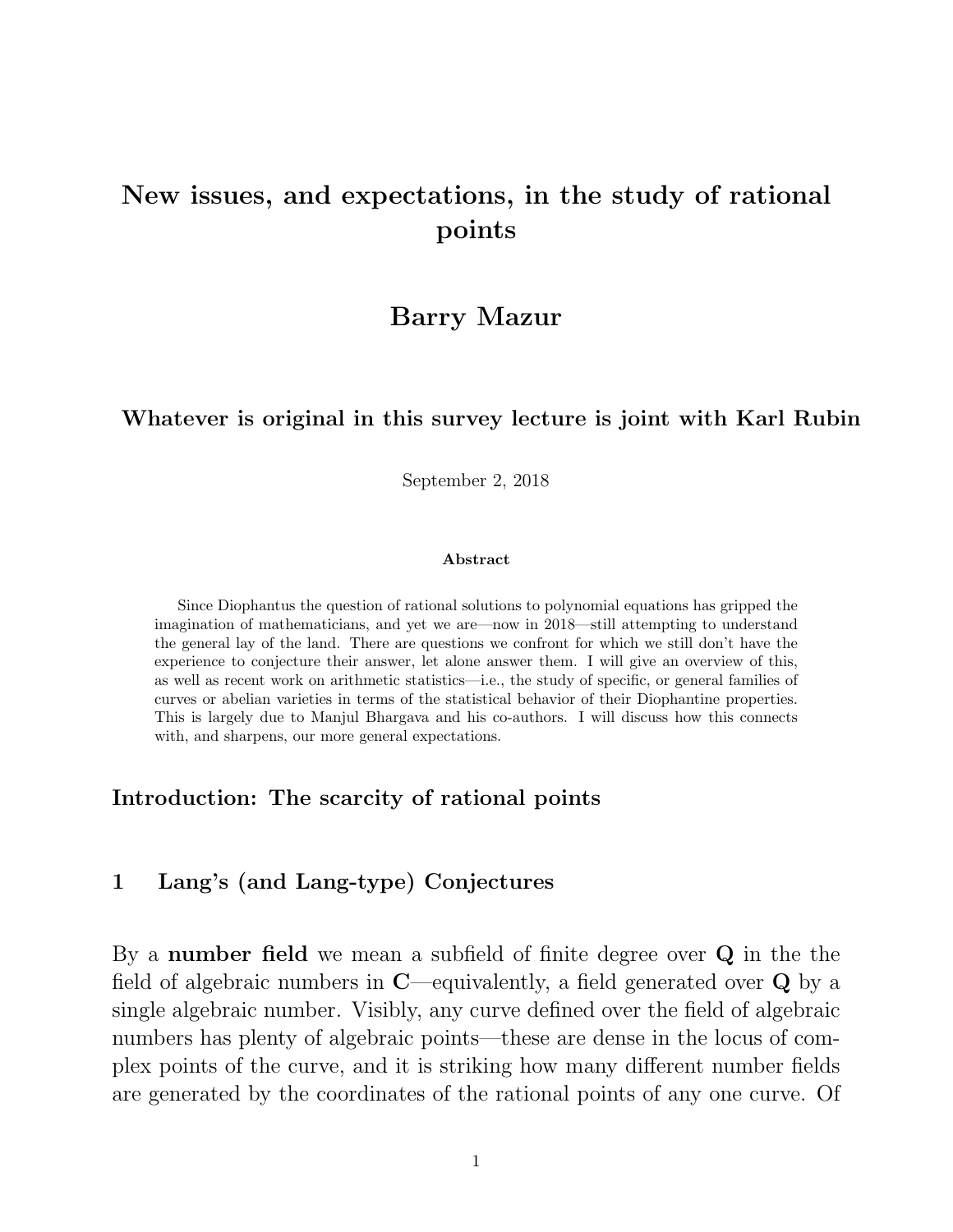course, the algebraic points of  $\mathbf{P}^1$  'generate' all number fields; and the algebraic points of hyperelliptic curves—i.e., curves that are double covers of  $\mathbf{P}^{1}$ — generate selected quadratic extensions of all number fields.

Now fix a number field  $K$ . it was Serge Lang's firm belief that on the whole, algebraic varieties over  $K$  tend not to have all that many  $K$ -rational points unless either

- there is some specific algebraic geometric structure generating them, or
- a functional equation (proved, or conjectured) and a corresponding root number computation predicts the parity of the rank of a Mordell-Weil group (which in many cases allows one to expect the existence of more rational points than is in evidence without this prediction).<sup>[1](#page-1-0)</sup>

But lacking either reason for rational points to be abundant, the sense is that they are scarce.

For example, consider the question of algebraic varieties possessing infinitely many rational points over number fields. It is easy to see that if  $V$  is an algebraic variety defined over  $\bar{Q}$ , that admits a non-constant mapping  $G \to V$ of where  $G$  is a connected positive dimensional algebraic group, then there is a number field  $K$  over which  $V$  is defined and possesses infinitely many K-rational points.

But an implication of one of Serge Lang's conjectures is that any algebraic variety V over  $Q$  that does not contain a positive-dimensional image of an algebraic group (over  $\bar{\mathbf{Q}}$ ) possesses only finitely many K-rational points over any number field K (over which it is defined)<sup>[2](#page-1-1)</sup>.

Following in this spirit, one might fix a number field  $K$  and ask if the following is true:

<span id="page-1-0"></span> $1$  Heegner points excepted, these two types of reasons don't seem to be available together. We rarely see an algebraic geometric mechanism explaining a parity prediction.

<span id="page-1-1"></span><sup>&</sup>lt;sup>2</sup> A related question is the following: Let V be an algebraic variety possessing an automorphism  $\alpha$  of infinite order (both variety and automorphism being defined over  $\bar{Q}$ ). Does V possess a non-periodic algebraic point? If so, then there will be a number field K over which V and  $\alpha$  are defined, for which  $V(K)$  is infinite. (An elementary argument shows that V does contain a non-periodic C-valued point.)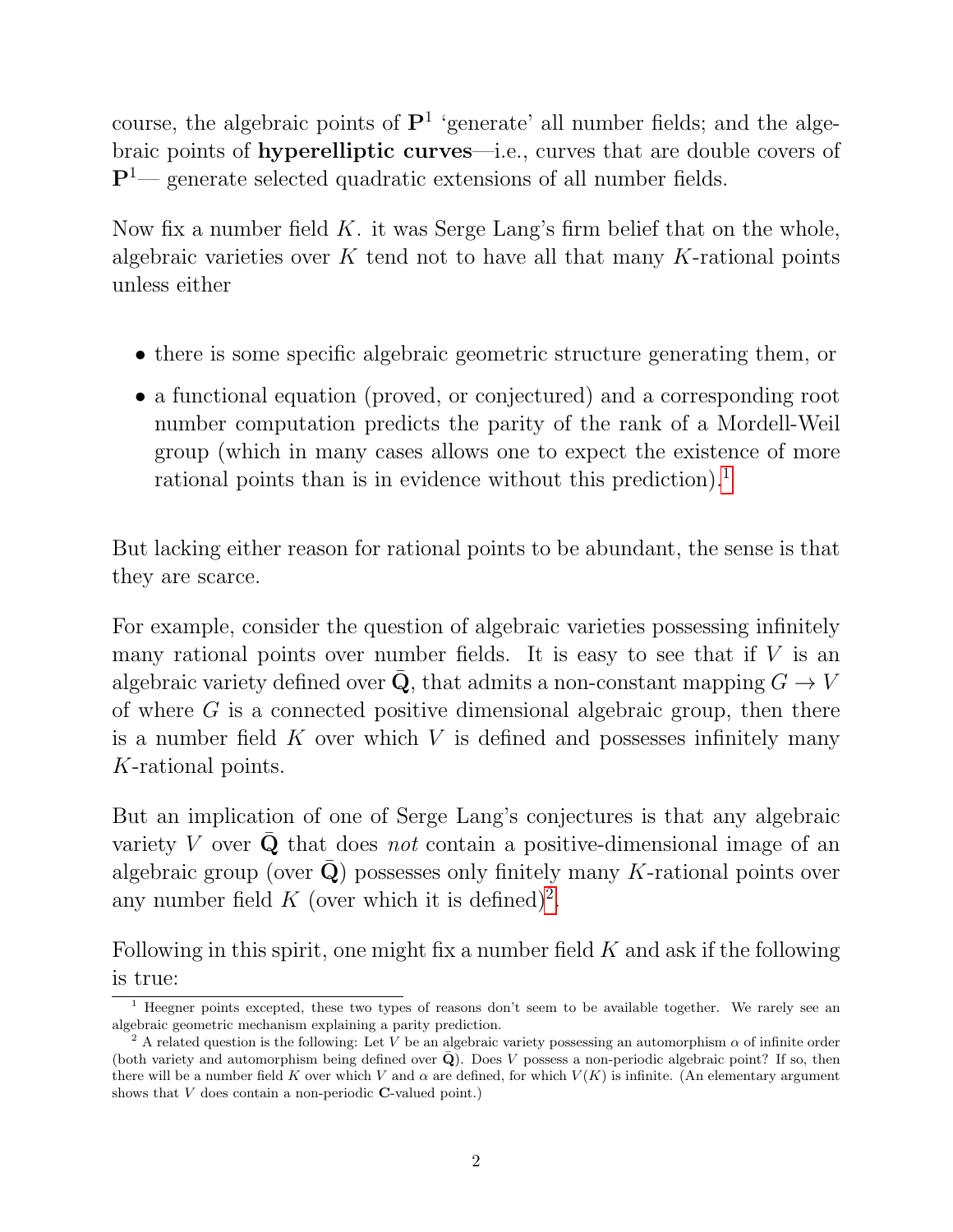**Question 1.** Is it true that a variety V over K possesses infinitely many Krational points if and only if there exists a connected (geometrically simple) algebraic group G over K possessing infinitely many K-rational points and a nonconstant mapping  $G \to V$  defined over  $K$ ?

This lecture consists of three parts:

1. Arithmetic Statistics.

Here, as in the introduction above, we will consider the general phenomenon of structure (scarcity or abundance; usually scarcity) of rational points, the average number of of rational points in certain families of curves, etc.

2. Arithmetic Specifics.

In certain cases, one wants, explicitly, in contrast to general structure, the answer to some Diophantine problem, since that 'answer' tells us something we want to know about a particular mathematical issue. We might want to actually know the set of rational points on some particular curve, or a variety, because of the specific significance of each of those rational points. This happens most frequently when one is dealing with modular curves or varieties.

3. Algorithmic issues in arithmetic.

Here the issues is solvability or unsolvability via algorithms, and the various modes of effectiveness.

I propose to touch on all these three facets of arithmetic.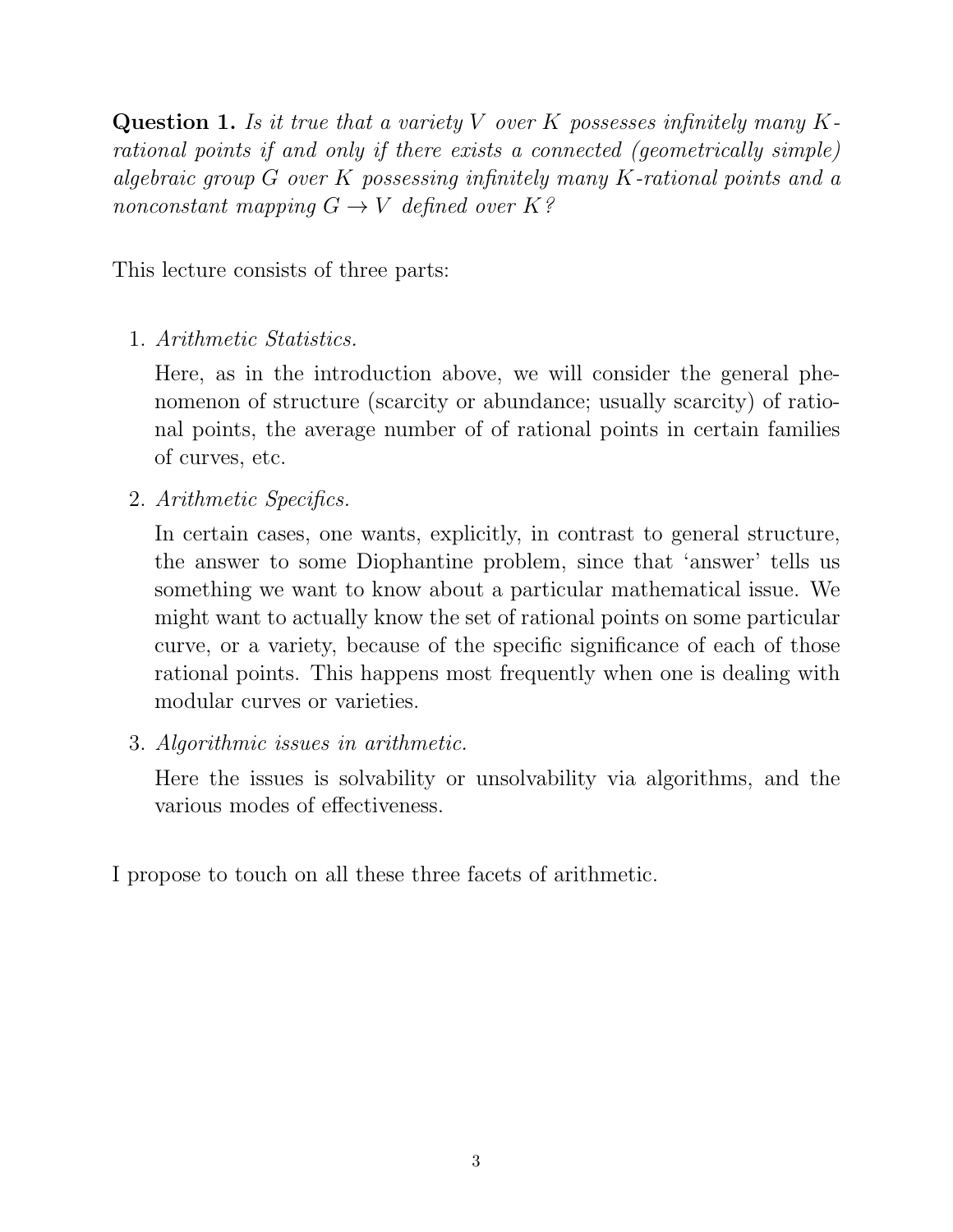Part I

## Arithmetic Statistics

### 2 Hyperelliptic curves over Q

Thanks to the work of Manjul Bhargava, Benedict H. Gross, Bjorn Poonen, Arul Shankar, Michael Stoll, and Xiaoheng Wang,we are beginning to get a picture of the arithmetic statistics regarding rational points on hyperelliptic curves—i.e., curves that are double covers of curves of genus zero.

For example, consider curves C of the form  $y^2 = f(x)$  where  $f(x) \in \mathbf{Q}[X]$ is a polynomial with no multiple roots and of odd degree  $(d \geq 5)$  so C is of genus  $g = (d-1)/2 > 1$ . Any such curve has the property that the point at ∞ is a Weierstrass point, and—of course—then represents a rational point of the smooth projective curve C.

Here —as we shall presently see—is an *atypical family of such curves:* 

<span id="page-3-0"></span>
$$
C: y2 = (x - a1)(x - a2) \dots (x - ad) + c2
$$
 (1)

where the  $a_i$  are distinct rational numbers, and c is a nonzero rational number chosen such that C is smooth. There are (at least)  $2d \sim 4g$  rational points on such curves C.

Fixing g and ordering isomorphism classes of hyperelliptic curves defined over **Q** by the discriminant of their defining polynomial  $f(x)$ , we may ask statistical questions about the set of all isomorphism classes of hyperelliptic curves:

Question 2. Is it true that with probability 1 the rational point  $\infty$  is the only  $Q$ -rational point of  $C$ ?

• A theorem of Manjul Bhargava, Benedict H. Gross, and Xiaoheng Wang may be roughly interpreted as showing that most hyperelliptic curves of high genus have relatively few rational points ([\[B-G-W\]](#page-15-0)).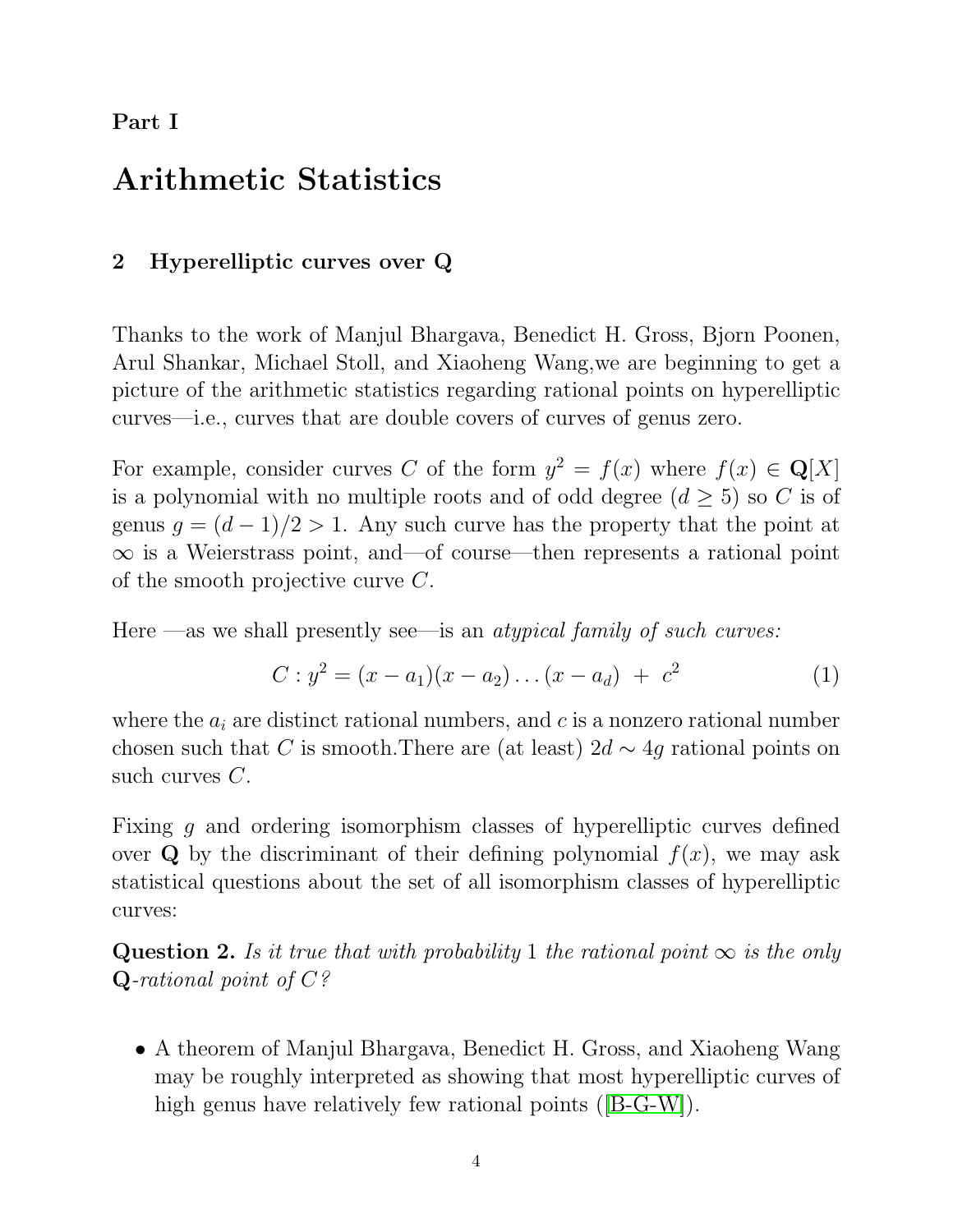- Bjorn Poonen and Michael Stoll [\[P-S\]](#page-16-0) have shown that most odd degree hyperelliptic curves have only the one rational point  $\infty$ .
- More specifically, for  $g \geq 3$  a positive portion of such curves have  $\infty$  as their only rational point, and this proportion tends to 1 as  $q$  tends to infinity.
- Following these results, Arul Shankar and Wang show ([\[S-W\]](#page-16-1)) that when  $q \geq 9$ , a positive proportion of hyperelliptic curves of genus q having two non-Weierstrass Q-rational points curves have exactly those two rational points, and that this proportion tends to 1 as g tends to infinity.

This suggests that it might be interesting to frame more delicate questions making a triage in terms of numbers of rational points. . .

For elliptic curves, Jennifer Park, Bjorn Poonen, John Voight, and Melanie Wood have shored up some possible evidence (by a heuristic argument) for the remarkable guess (originally made by Honda for families of quadratic twists of a single elliptic curve) that there is a finite upper bound to the Mordell-Weil ranks of all elliptic curves over Q. See [\[P-P-V-W\]](#page-16-2). Moroever, they conjecture that the maximal rank is quite small.

## <span id="page-4-1"></span>3 Uniformity Conjectures

Older results—based on conjectures—also imply that there's a striking paucity of K-rational points on curves (hyperelliptic or not) of genus  $> 1$ . For example, Lucia Caporaso, Joe Harris, and I conjecture the following (which itself is an implication of [SLC], the Strong Lang Conjecture):

<span id="page-4-0"></span>**Conjecture 1.** Let  $q > 1$ . There is a (finite) bound  $N(q)$  with the property that for every number field K only finitely many curves of genus g defined over K have more than  $N(g)$  K-rational points.

For this, see [\[C-H-M\]](#page-15-1) and note that there is an error in this article pointed out to us by Jakob Stix; a correction will be on archiv soon.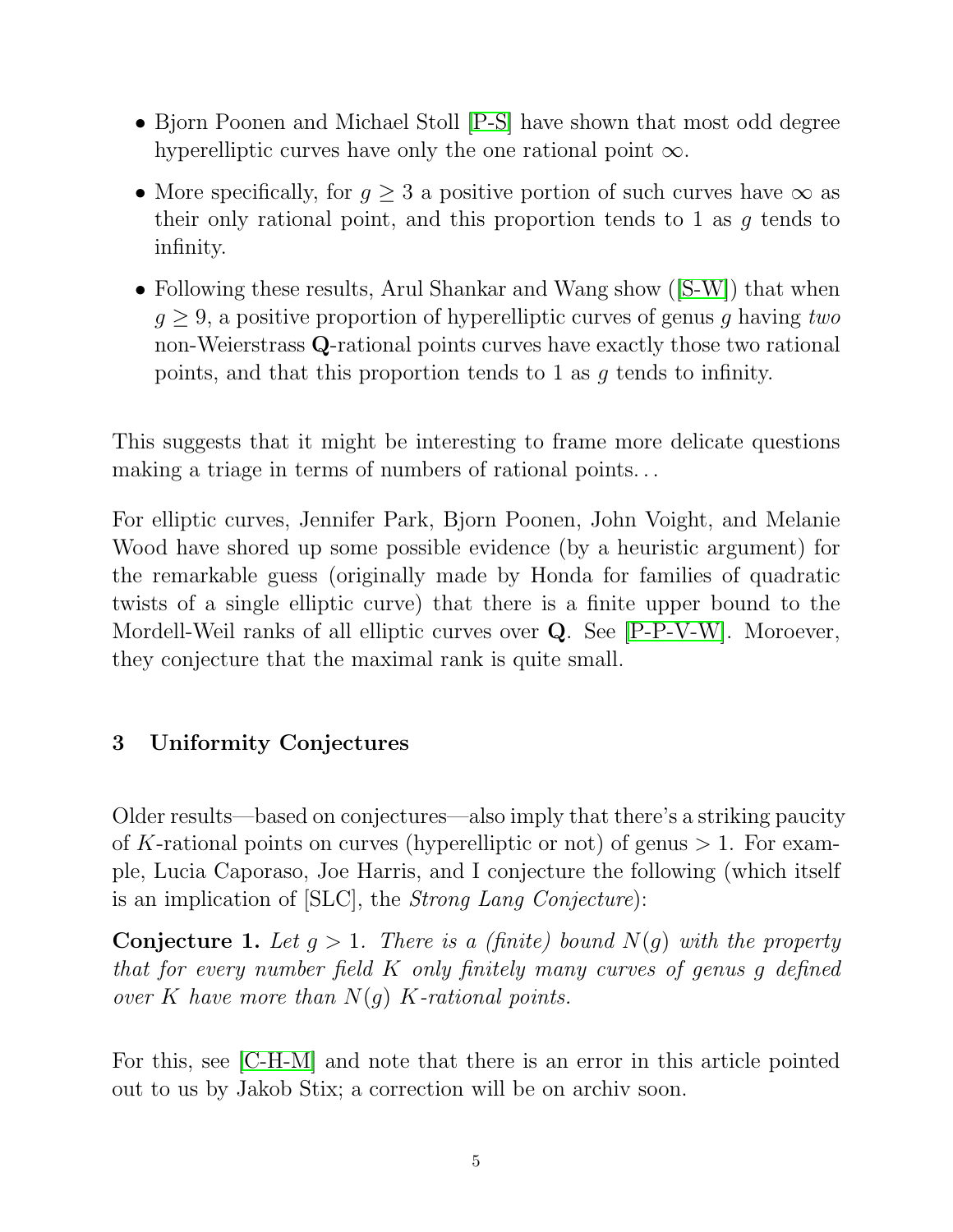The curious point here is that  $N(g)$  doesn't even depend on the field K. Of course, such a consequence of [SLC] might force one to have second thoughts about the likelihood of [SLC], and hence of Conjecture [1,](#page-4-0) being true. But let us continue this discussion supposing that Conjecture [1](#page-4-0) does hold, and that the following limit is finite:

<span id="page-5-0"></span>
$$
N(g) := \max_{K \subset \bar{\mathbf{Q}}} \qquad \limsup_{C: \text{ curves over } K \text{ of genus } g} \qquad |C(K)|. \tag{2}
$$

By considering the curves given in Equation [1](#page-3-0) alone, we see that  $N(q) \geq 4q+4$ if  $g > 1$ , but not much more is known in the way of lower bounds; less, of course, is known in the way of upper bounds. The record lower bounds for genus 2 and 3, so far are:  $N(2) \geq 226$  (cf: Genya Zaytman [\[Z\]](#page-16-3)) and  $N(3) \geq 100$  (cf: Noam Elkies [\[E\]](#page-15-2)).

Can one find a lower bound for  $N(4)$  that beats  $4 \times 4 + 4 = 20$ ?

Defining  $\nu := \limsup N(g)/g$  so that  $4 \leq \nu \leq +\infty$  we might ask:

Question 3. Is  $\nu$  finite? Is it 4?

Conjecture [1](#page-4-0) implies that the 'average number of points' on a curve of genus  $g > 1$  is bounded. That is, ordering the set C of K-isomorphism classes of (projective smooth) curves of genus  $q$  in any way:

 $C = \{C_1, C_2, \dots\}$ 

the Strong Lang Conjecture implies that the 'average number' is finite; i.e.,we have:

$$
\lambda(g, K) := \limsup_{n \to \infty} \frac{1}{n} \sum_{i=1}^{n} |C_i(K)| \leq N(g) < +\infty.
$$

To be sure, this 'average number',  $\lambda(g, K)$ , may depend on the ordering, so it would be only reasonable to ask such questions ordering the curves  $C_i$  in some natural way.

Question 4. Might  $\lambda(g, K)$  simply be 0?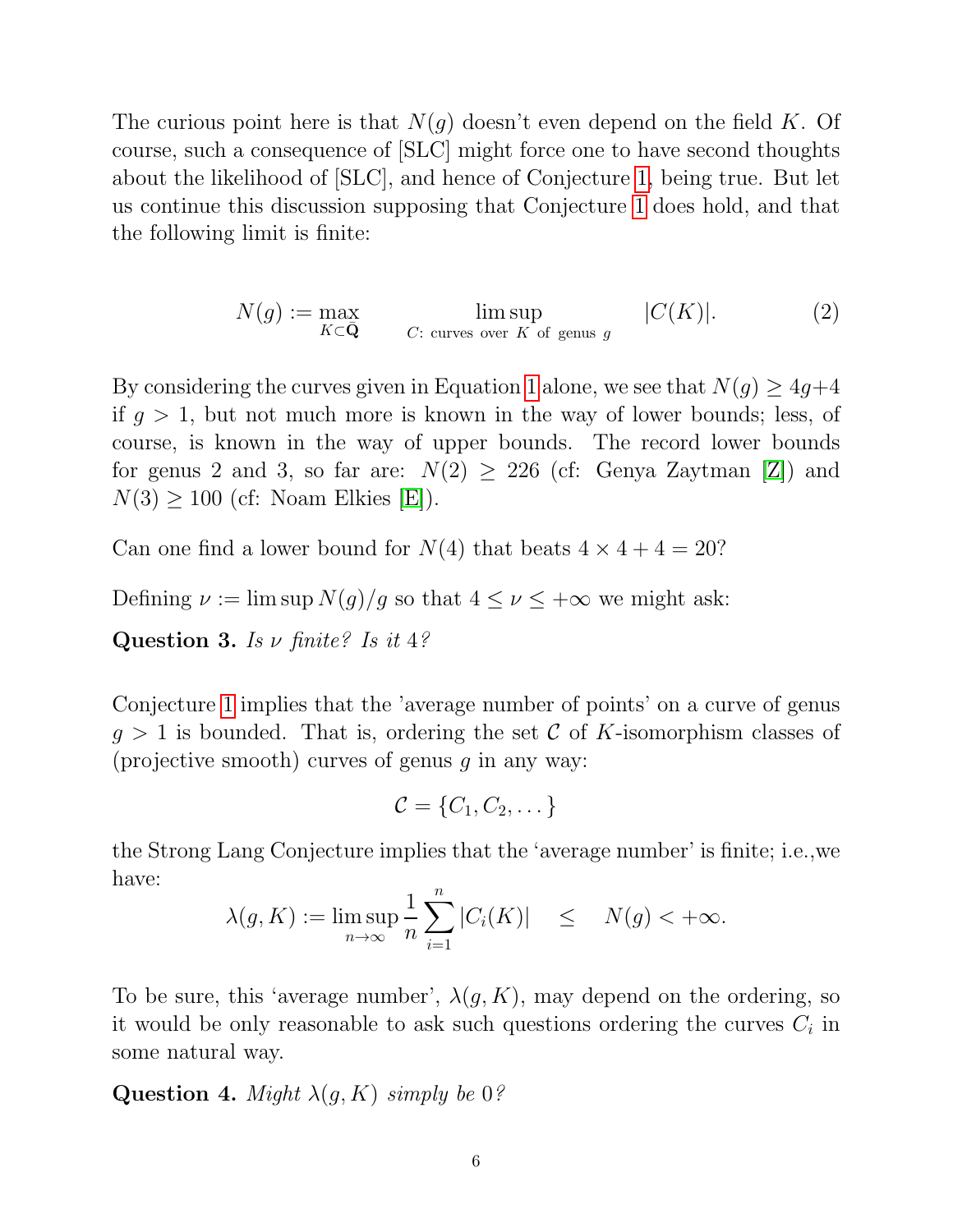### 4 Diophantine Stability

Say that a variety V defined over K is **diophantine stable** (cf.  $|M-R|$ ) for the field extension  $L/K$  if  $V(L) = V(K)$ ; that is, if V acquires no new rational points when one extends the base field from  $K$  to  $L$ . We will be discussing theorems and conjectures that point to the prevalence of diophantine stability in a range of contexts.

<span id="page-6-0"></span>**Proposition [1.](#page-4-0)** Assume Conjecture 1. Let K be a number field and  $g > 1$ . Then for any Galois extension  $L/K$  with simple Galois group of sufficiently large order (i.e., of order  $|Gal(L/K)| \gg_K 0$ ) only finitely many curves of genus g defined over K are diophantine unstable for the extension  $L/K$ .

We include the possibility that  $Gal(L/K)$  is cyclic of prime order.

**Proof:** Any nontrivial action of a simple group  $G$  on a set of cardinality n defines an embedding of G in the symmetric group on n letters, forcing  $|G| \leq n!$ . Assume SLC and therefore that  $N(g)$ , as in Equation [2](#page-5-0) of Section [3.](#page-4-1) is finite. Let  $G = \text{Gal}(L/K)$  and assume that G is simple and  $|G| > N(g)!$ . Let C be any K-rational curve of genus g that is not diophantine stable for  $L/K$ . Any nontrivial orbit of G on  $C(L)$  then contains more than  $N(q)$ L-rational points, and therefore exhibits  $C$  as an L-outlier—that is, Under SLC there are only finitely many L-outliers. Consequently only finitely many curves of genus q defined over K are *diophantine unstable* for  $L/K$ .

Question 5. Let K be a number field.

- 1. Are there Galois extensions L/K with simple Galois group of arbitrarily high order having the property that only finitely many elliptic curves defined over  $K$  of conductor prime to the discriminant of  $L$  are diophantine unstable for  $L/K$ ?
- 2. Are there Galois extensions  $L/K$  with simple Galois group of arbitrarily high order having the property that there are infinitely many elliptic curves defined over K that are diophantine unstable for  $L/K$ ?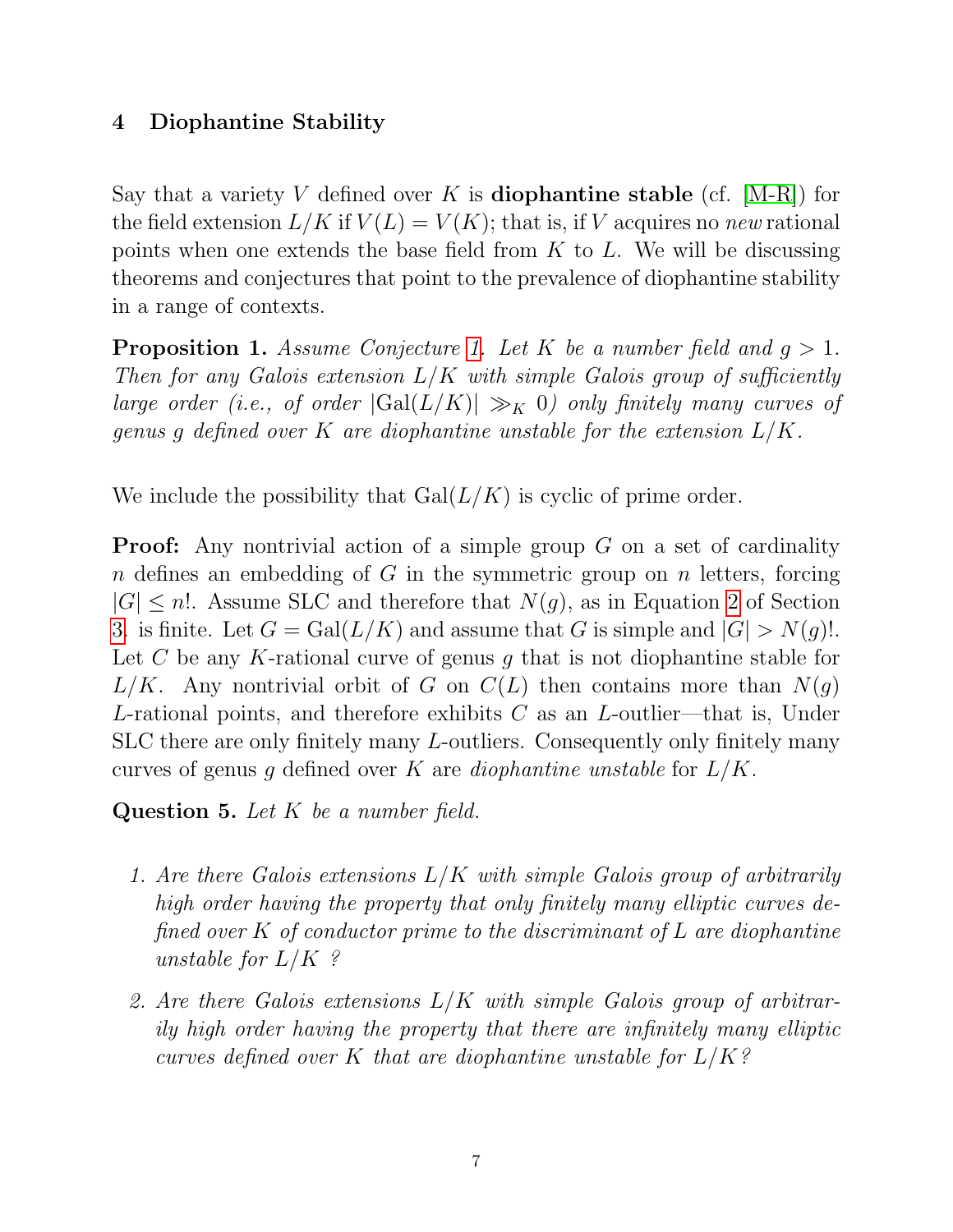## 5 Is a curve of genus  $g$  uniquely determined by its diophantine stability properties?

That diophantine instability relative to merely one such extension  $L/K$  cuts out—admittedly only conjecturally—a finite set of curves of any fixed genus  $q > 1$ , is suggestive to us that one might even single out a curve X unambiguously if one considers all extensions relative to which  $X$  is diophantine unstable.

More explicitly, let V be a variety over a number field  $K$ . We define, as in the paper with Karl Rubin [\[M-R\]](#page-15-3),  $\mathcal{L}(V)$  to be the set of number field extensions  $L/K$  contained in  $\bar{K}/K$  which belong to V in the sense that there is an L-rational point of V that is rational over no proper intermediate field of the extension  $L/K$ . By the primitive element theorem any variety V over K containing a curve birationally isomorphic to  $\mathbf{P}^1$  has the property that

(\*)  $\mathcal{L}(V)$  is the set of all finite field extensions of K.

One might ask about the converse:

**Question 6.** If  $V$  is a geometrically irreducible smooth projective curve over a number field K, does  $\mathcal{L}(V)$  determine  $V$ ?

Karl Rubin and I have at least proved ([\[M-R\]](#page-15-3)) the following:

**Theorem 2.** Let V be an irreducible projective curve over the number field  $K$ . Then every field extension  $L/K$  belongs to V if and only if V is birationally *isomorphic (over K) to the projective line.* 

Moreover, we show that for any curve of positive genus there are many extension fields do not belong to it:

**Theorem 3.** Let X be an irreducible curve over a number field K whose normalization and completion is not of genus 0. Then there is a finite extension  $K'/K$  such that for any positive integer n, there are infinitely many primes  $\ell$  where, for each of them, there are infinitely many cyclic extension fields  $L/K'$  of degree  $\ell^n$  such that  $X(K') = X(L)$ .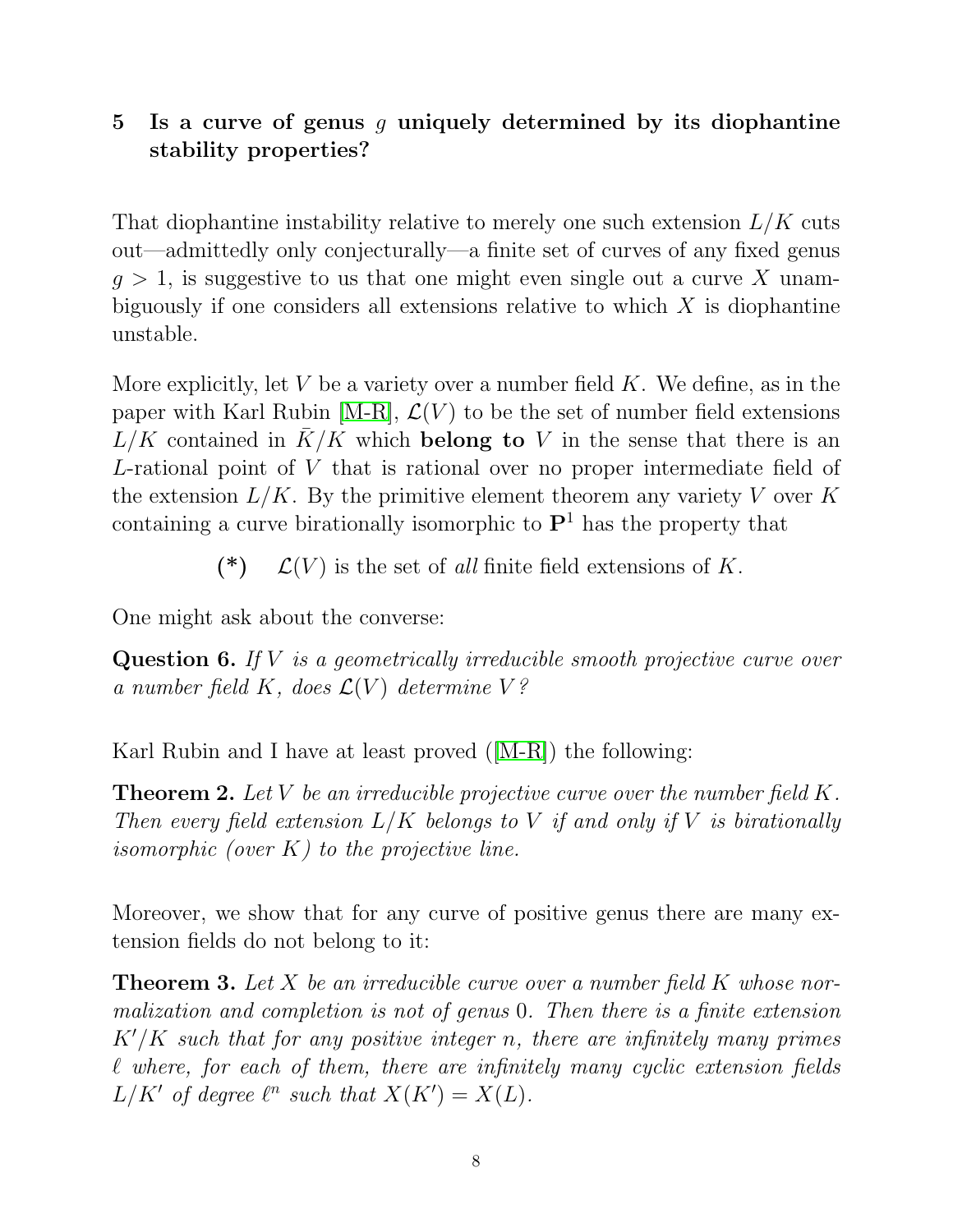We show this by relating curves to abelian varieties, via their jacobians.

Our result was primarily a result about simple abelian varieties, from which we deduced the corresponding result for curves of genus  $\geq 1$ . Suppose, then, that A is a simple abelian variety, and make a base change if necessary so that all endomorphisms of A are defined over K. For a prime power  $\ell^n$ , let us order (by the size of the norm of their discriminant) the set of cyclic  $\ell^n$ -extensions  $L/K$  (contained in  $\overline{K}$ ).

We prove:

**Theorem 4.** For a set of primes  $\ell$  of positive density, and for any  $n \geq 0$  there is a (positive, unfortunately) number  $\alpha = \alpha(\ell)$  such that for N a positive number, among the 'first' N such cyclic extensions of K of degree  $\ell^n$  the simple abelian variety A is diophantine stable for at least  $N/\log(N)^{\alpha}$  of them if  $N \gg 0$ .

In view of Theorem [1,](#page-6-0) a natural question to ask is:

**Question 7.** Fixing a number field K Is there a bound  $\ell(K, q)$  such that for any abelian variety A of dimension  $\leq g$  over K and for any prime  $\ell > \ell(K, g)$ there are only finitely many cyclic extensions  $L/K$  of degree  $\ell$  with respect to which A is Diophantine Unstable?

Examples show that—at the very least— $\ell(K, g) > g$ .

#### Part II

# Arithmetic Specifics: Rational points on modular curves

Aspects of the general problem (a variant of a problem initially posed by J.-P. Serre) regarding the action of Galois on torsion points of elliptic curves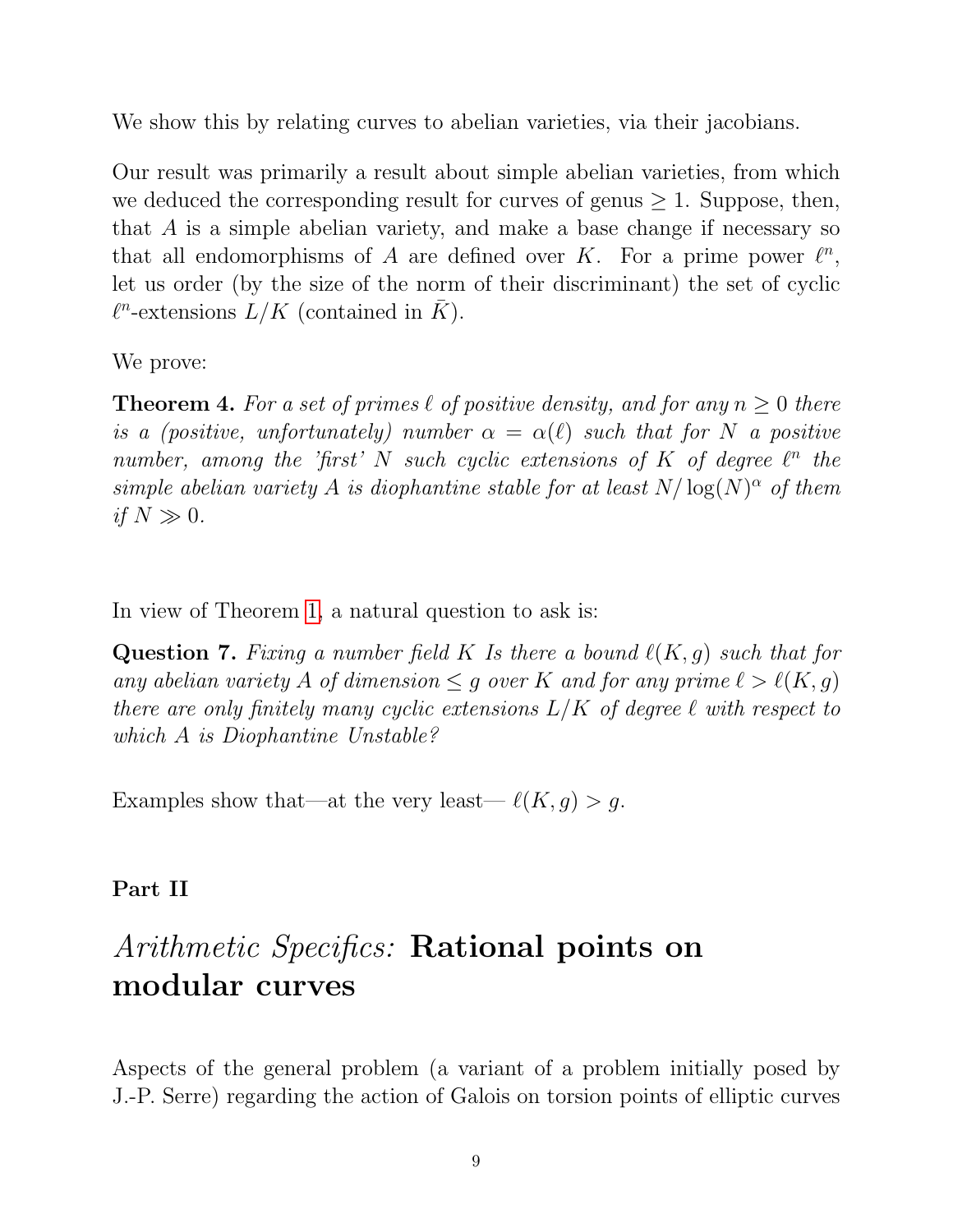over number fields has animated the study of *noncuspidal K*-rational points on modular curves for number fields K.

**Question:** For a fixed number field K is there a finite bound  $\ell_0(K)$ such that for every non-CM elliptic curve  $E$  over  $K$  the natural image of Gal( $K/K$ ) to the automorphism group of  $E[\ell]$ , the kernel of multiplication by  $\ell$  in  $E(\bar{K})$ , is **surjective** if  $\ell$  is a prime  $\geq \ell_0(K)$ ?

The issue then, has been to classify all instance of *nonsurjectivity* and specifically to classify instances where the action of Galois is contained in various subgroups of  $GL_2(\mathbf{Z}/N\mathbf{Z})$ . For example, to classify:

- K-rational points on the modular curve  $X_1(N)$  corresponds to pairs consisting of elliptic curves and points on them of order  $N$ —defined over  $K$ ;
- K-rational points on  $X_0(N)$  correspond to cyclic isogenies of elliptic curves  $E \to E'$  of degree N—defined over K.

Happily, for the ground-field  $K = \mathbf{Q}$ , classical theorems fully determine the answer to those two questions.

• The subtler question of **Q**-rational points on

$$
X_0(N)^+ = X_0(N)/\text{action of } w_N
$$

is currently tantalizing. Here  $w_N$  is the Atkin-Lehner involution. When N is  $\ell^2$ , the square of a prime,

$$
X_0(\ell^2)^+ = X_{\text{split Cartan}}(\ell) := X(\ell)/C_{\text{split}}(\ell),
$$

and so (noncuspidal) rational points on such a modular curve classify instances of elliptic curves over Q where the image of Galois is contained in a split Cartan subgroup  $C_{split}(\ell)$  of  $GL_2(\mathbf{Z}/\ell\mathbf{Z})$ . Thanks to the results of Bilu-Parent-Rebolledo [\[B-P-R\]](#page-15-4) who showed that there are no non-CM instances of this if  $\ell > 7$  ( $\ell \neq 13$ ); and thanks to Balakrishnan, Dogra, Müller, Tuitman and Vonk [\[B-D-M-T-V\]](#page-15-5) who took care of the rather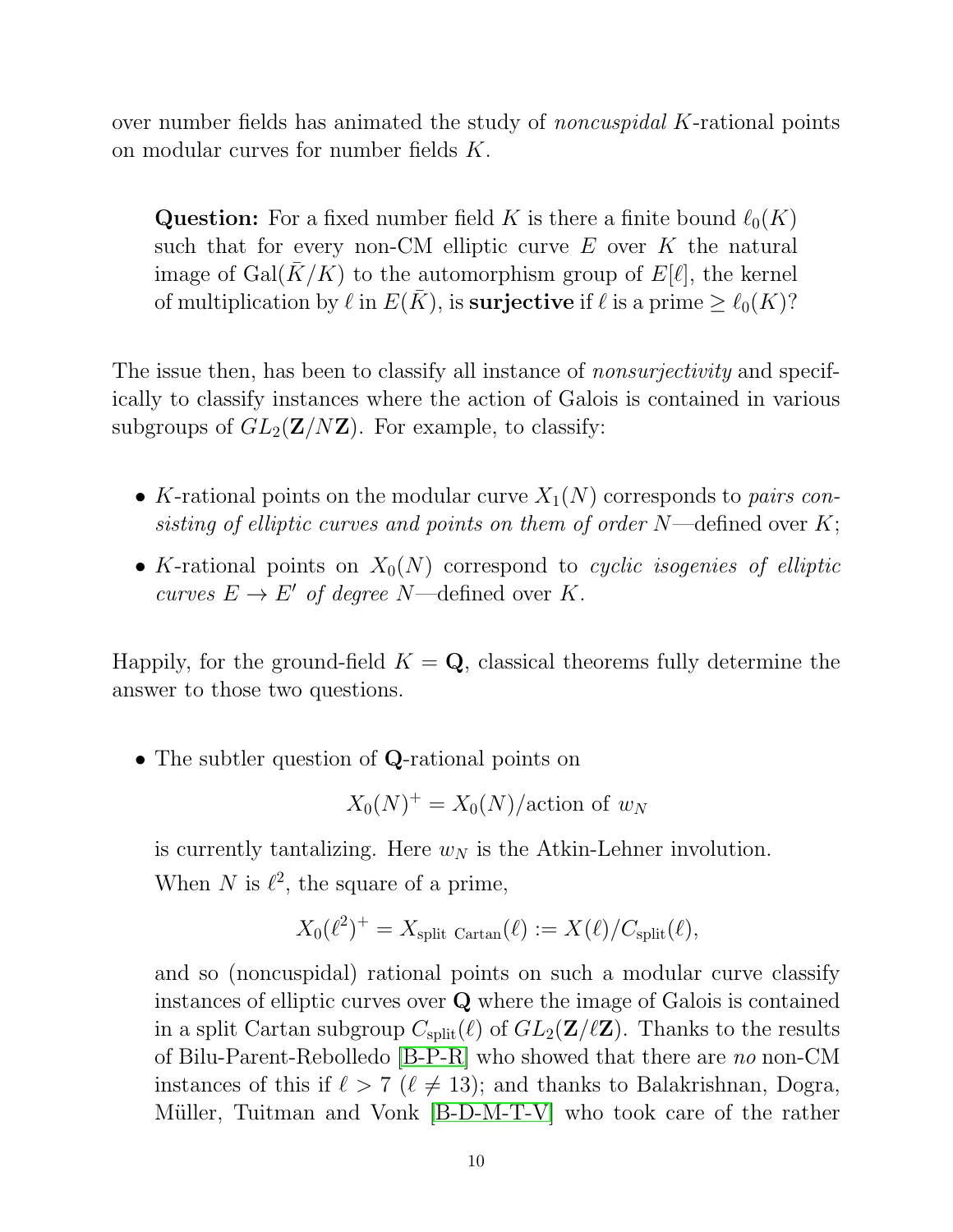subtle, last, case—i.e.,  $\ell = 13$ , we have a complete understanding of the **Q**-rational points of  $X_{split \text{ Cartan}}(\ell)$ .

The question of **Q**-rational points on  $X_0(13)^+$  (and on  $X_0(N)^+$  for other values of N and especially in the cases where  $N = \ell$  is prime) is indeed subtler.

Definition 1. A Q-rational Galois-conjugate cyclic N isogeny for an elliptic curve  $E$  over a quadratic field  $K$  is given by a pair of isogenies

$$
\phi: E \to E'; \quad \phi': E' \to E
$$

where  $\phi$ ,  $\phi'$  are dual cyclic N isogenies defined over K and such that one is the Galois conjugate of the other under the Galois involution of K.

The (noncuspidal) **Q**-rational points on  $X_0(N)^+$  are in one-one correspondence with  $Q$ -rational Galois-conjugate cyclic  $N$  isogenies.<sup>[3](#page-10-0)</sup>. Here we also allow the possibility that  $E$ , and even  $\phi$ , be actually defined over  $Q$ . In the latter case, no quadratic field K actually intervenes.

#### Remarks:

1. Note that if K is a quadratic imaginary field of class number one, and  $E$  an elliptic curve with CM by  $K, E$  will 'contribute to' **Q**-rational points on  $X_0(N)^+$  for infinitely many values of N—for example, for  $\pi \in \mathcal{O}_K$  any prime element of degree 1 with  $p := N_{K/\mathbf{Q}}(\pi)$  and

$$
\pi \in End_K(E) \subset \mathcal{O}_K,
$$

let  $\phi: E \to E$  be multiplication by  $\pi$ ; such points in  $X_0(p)^+$  will be called 'CM-points.'

2. Visibly, a Q-rational points on  $X_0(N)^+$  is the image of some Krational point on  $X_0(N)$ .

<span id="page-10-0"></span><sup>&</sup>lt;sup>3</sup> Note that if E admits a **Q**-rational Galois-conjugate cyclic N isogeny, then E itself is a quadratic elliptic **Q**-curve in the following sense:

**Definition 2.** An elliptic curve  $E$ —defined over a number field K that is Galois over  $Q$ —is called an elliptic  $Q$ curve if E is isogenous to all its Galois conjugates. It is called a quadratic elliptic Q-curve if it is defined over a quadratic field (and is isogenous to its Galois-conjugate)

For discussion and information about elliptic Q-curves, see, for example, [\[G-L\]](#page-15-6).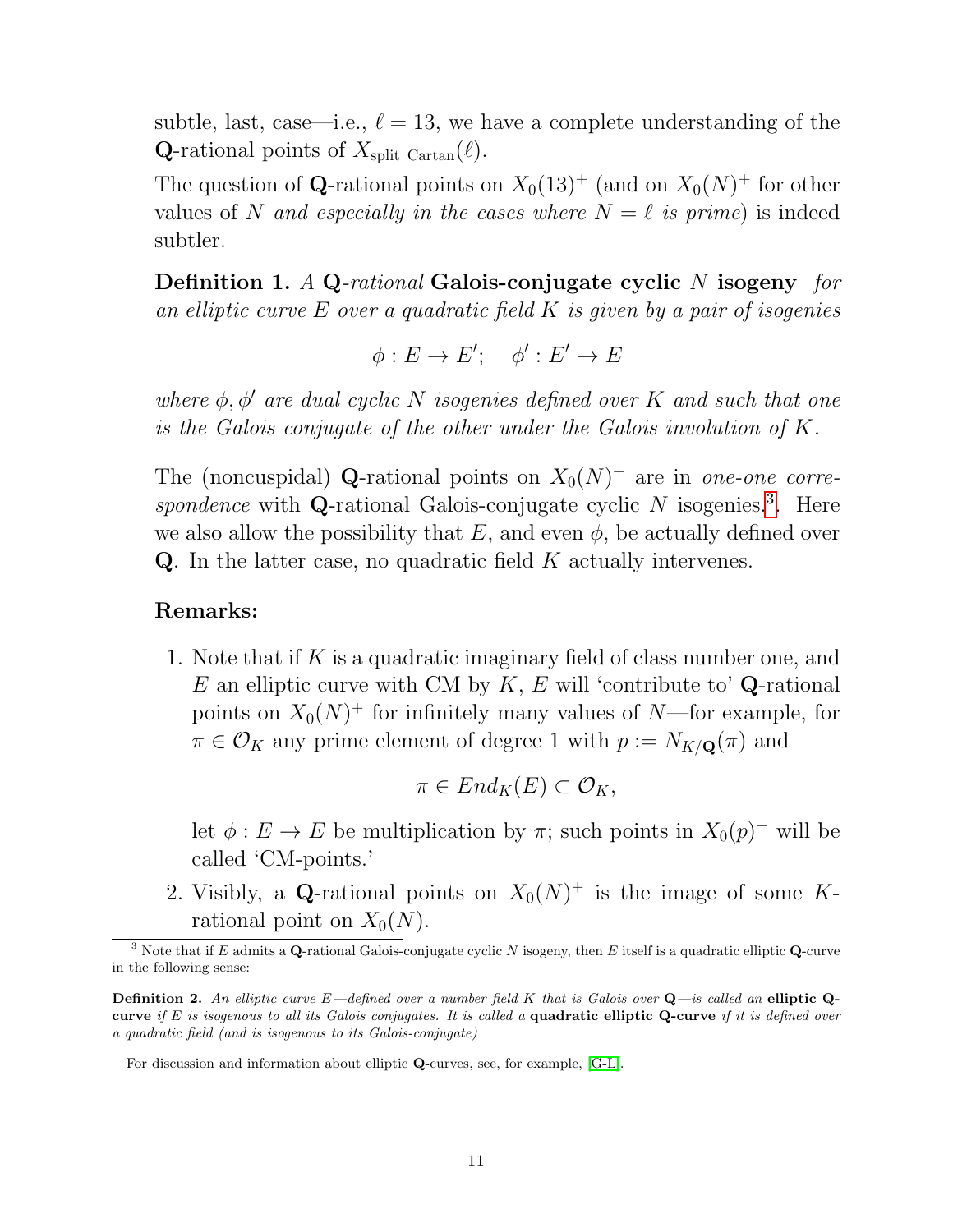For K ranging through quadratic number fields, here—at least roughly—is where we have stood for the past two decades regarding points of finite order and cyclic isogenies defined over K:

• Regarding K-rational points on the modular curve  $X_1(N)$ :

Thanks to the work of Kenku, Momose and Kamienny, no elliptic curve over any quadratic field K has a K-rational point of prime order  $p \geq 17$ ; for more precise information, see [\[K-M\]](#page-15-7), [\[M1\]](#page-15-8),[\[K-N\]](#page-15-9).

**Theorem 5.** Let K be a quadratic field and E an elliptic curve over K. Then the torsion subgroup  $E(K)_{tors}$  of  $E(K)$  is isomorphic to one of the following 26 groups:

 $\mathbf{Z}/m\mathbf{Z}$ , for  $1 \leq m \leq 18$ ,  $m \neq 17$ ,  $\mathbf{Z}/2\mathbf{Z} \oplus \mathbf{Z}/2m\mathbf{Z}$ , for  $1 \leq m \leq 6$ ,  $\mathbf{Z}/3\mathbf{Z} \oplus \mathbf{Z}/3m\mathbf{Z}$ , for  $m = 1, 2$ ,  $\mathbf{Z}/4\mathbf{Z} \oplus \mathbf{Z}/4\mathbf{Z}$ .

• Regarding K-rational points on the modular curve  $X_0(N)$ :

**Theorem 6.** Let K be a quadratic field not quadratic imaginary of class number one. Then for only finitely many primes p is there an elliptic curve over K admitting a p-isogeny defined over K.

(See [\[M2\]](#page-16-4))

• And regarding Q-rational points on the modular curve  $X_0(N)^+$ :

<span id="page-11-0"></span>**Theorem 7.** Let N be a **composite number.** If N has a prime divisor p such that  $p = 11$  or  $p \neq 37$  and  $p \geq 17$ , with the property that  $J_0^ _0^-(p)(\mathbf{Q})$ is finite then the Q-rational points of  $X_0(N)^+$  consists of cusps and CMpoints. (Here  $J_0^ U_0^-(p)$  is the quotient  $J_0(p)/(1+w_p)J_0(p)$  of the jacobian variety  $J_0(p)$  of  $X_0(p)$ .

See [\[M3\]](#page-16-5), [\[M4\]](#page-16-6).

But this still leaves open the question for general N and especially for prime values of N (in light of Theorem [7](#page-11-0) above).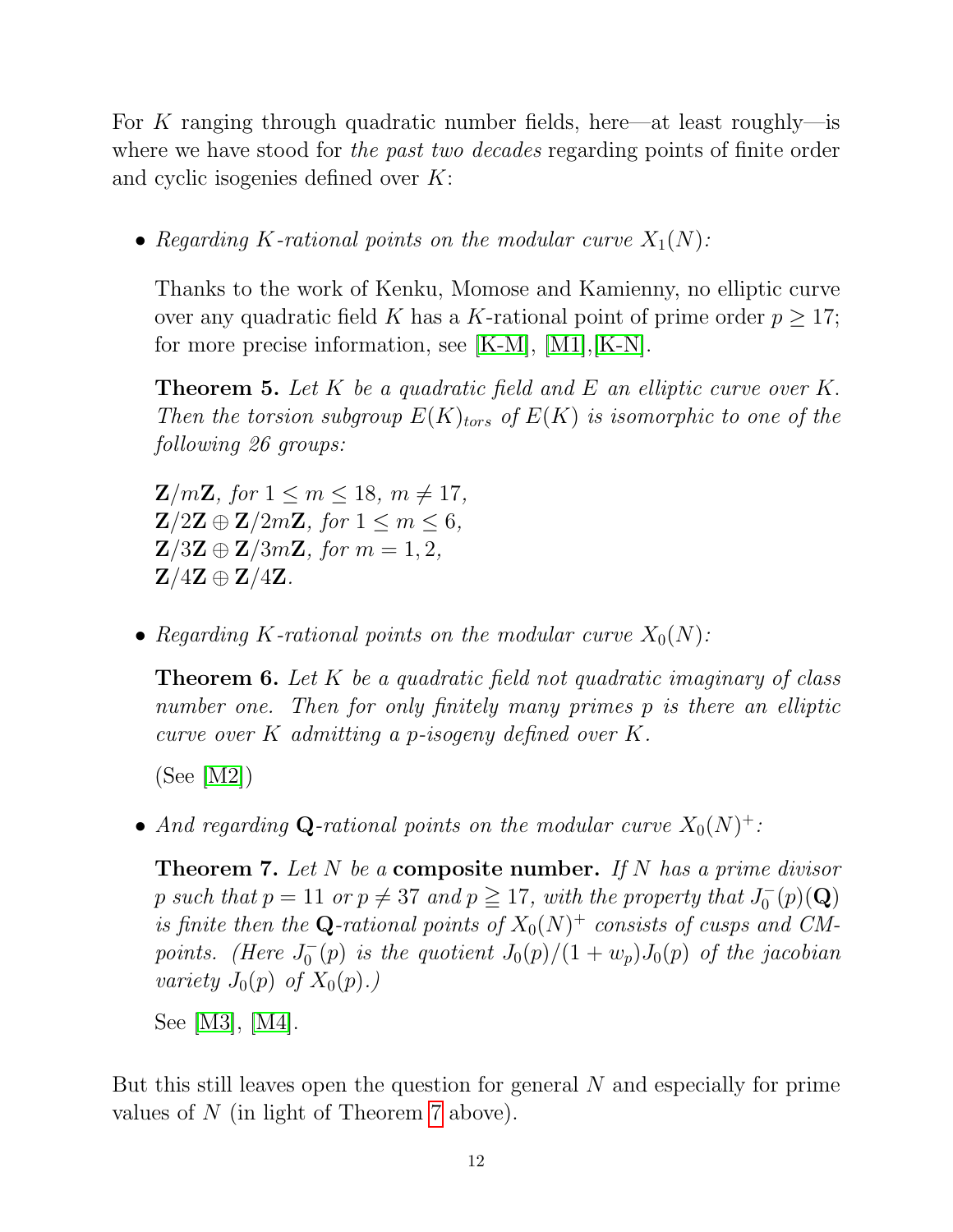Definition 3. By an unexpected Q-rational point on  $X_0(N)^+$  let us mean a rational point that is not a cuspidal or CM (Q-rational) point, nor is it the image of such a point under a **Q**-rational automorphism of  $X_0(N)^+$ .

<span id="page-12-0"></span>**Question 8.** Is there a finite bound  $N_o$  such that for any  $N > N_o$  the curve  $X_0(N)^+$  has no unexpected Q-rational points? For any N such that  $X_0(N)^+$ is of genus  $> 1$ , find all unexpected **Q**-rational points.

(See also the discussion about this in [\[G\]](#page-15-10).)

There has been recent exciting progress—see [\[B-B-C-C-E\]](#page-15-11), [\[B-D\]](#page-15-12), [\[B-D-M-T-V\]](#page-15-5), [\[G\]](#page-15-10)—in shaping algorithms for making Chabauty-Coleman explicit for computation, and developing the more recent methods of Chabauty-Coleman-Kim, to attack Question [8,](#page-12-0) the latter methods necessary especially for prime values of N. At a workshop this summer at Fondation des Treilles Alex Best, Francesca Bianchi, Nicholas Triantfillou, and Jan Vonk, following developed algorithms for the determination of rational points via the method of Chabauty-Coleman-Kim for—quite specifically—the six curves<sup>[4](#page-12-1)</sup>  $X_0(\ell)^+$  of genus 2, but with an eye toward shaping an effective usable and general algorithm. See their forthcoming paper Les Treilles: Rational points on modular curves.

#### Part III

## Algorithmic questions about arithmetic

The fundamental starting point of such questions is "Hilbert's Tenth Problem," which can be posed for any (commutative) ring  $A$ :

<span id="page-12-2"></span>Question 9. Does there exist a finite algorithm to determine whether any finite system of polynomial equations in finitely many variables with coefficients in A has a solution in A or not?

A basic theorem of B. Poonen and A. Shlapentokh connects Diophantine

<span id="page-12-1"></span> $^4 \ell = 67, 73, 103, 107, 167, 191$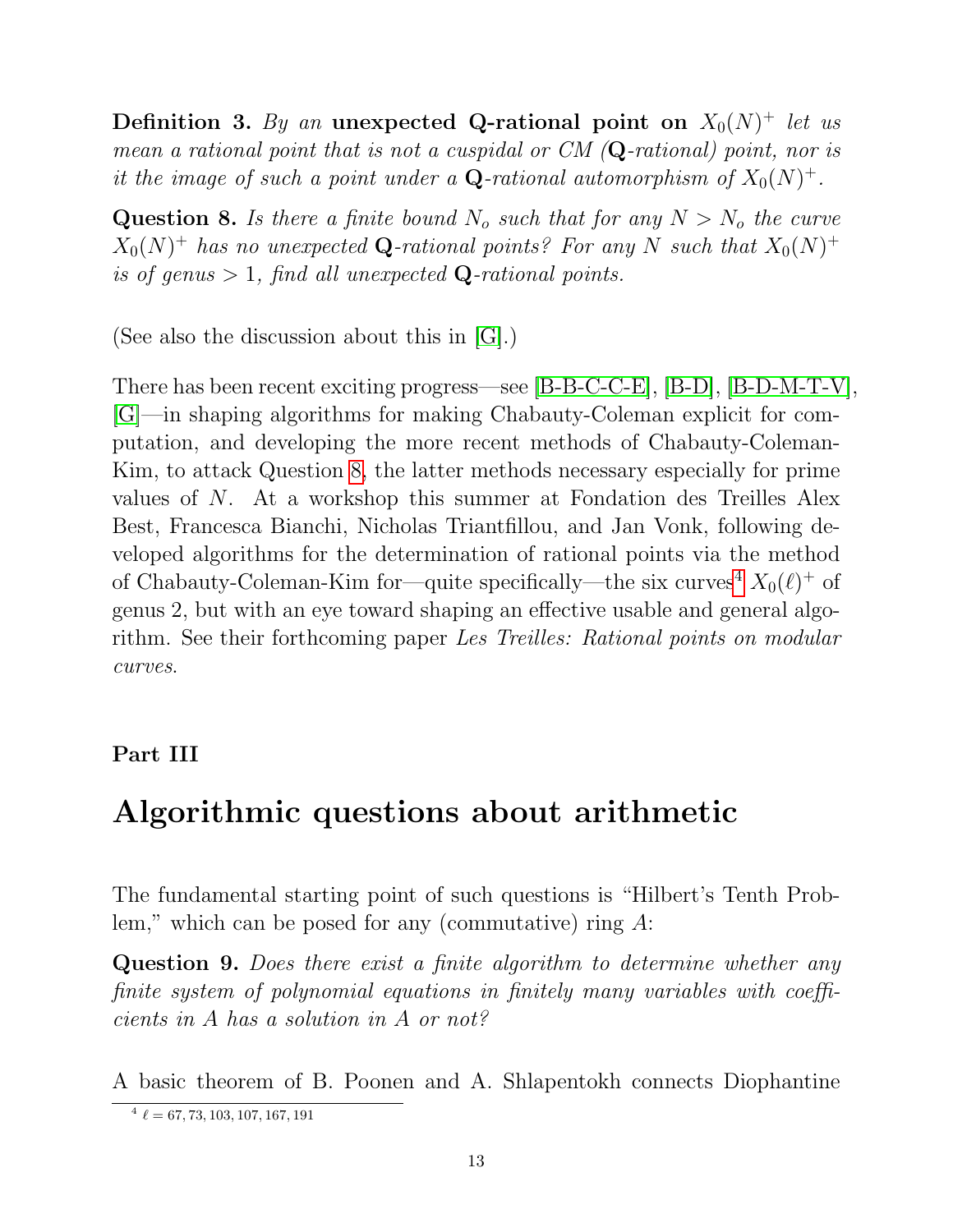Stability for elliptic curves to issues of Diophantine un-solvability (cf.  $|P|$ , [\[Shl1\]](#page-16-8), [\[Shl2\]](#page-16-9)):

**Theorem 8.** (Poonen-Shlapentokh) If  $L/K$  is a finite extension of number fields and:

- Hilbert's Tenth Problem has a negative answer for  $\mathcal{O}_K$ , and
- there exists an elliptic curve E defined over K with positive Mordell-Weil rank (i.e., such that  $E(K)$  is infinite) that is Diophantine Stable for the extension  $L/K$ ,

then Hilbert's Tenth Problem has a negative answer for  $\mathcal{O}_L$ .

Using this theorem (and the classical work of Julia Robinson/Davis/Putnam/ Matiyasevich) Karl Rubin and I showed that—conditional on the Shafarevich-Tate Conjecture—all number fields K (i.e., fields of finite degree over  $Q$ ) have the property that Hilbert's Tenth Problem has a negative answer for their rings of integers,  $\mathcal{O}_K$ . What, if anything, can one say about fields of algebraic numbers of infinite degree over Q?

#### 6 Rational points over large fields of algebraic numbers

Here are consequences of the results in our paper [\[M-R\]](#page-15-3):

Corollary 9. Let A be any simple abelian variety over a number field K, such that all endomorphisms of A over  $\bar{K}$  are defined over K. Then there are uncountably many algebraic extensions  $M/K$ ,  $M \subset \overline{K}$ , that are Diophantine Stable for A.

**Corollary 10.** There are uncountably many fields of algebraic numbers  $M \subset$  $Q$ , for which there does not exist an algorithm that determines whether or not a finite system of polynomial equations with coefficients in the ring of integers  $\mathcal{O}_M$  has a solution over  $\mathcal{O}_M$ ; that is, for which Hilbert's Tenth Problem has a negative answer.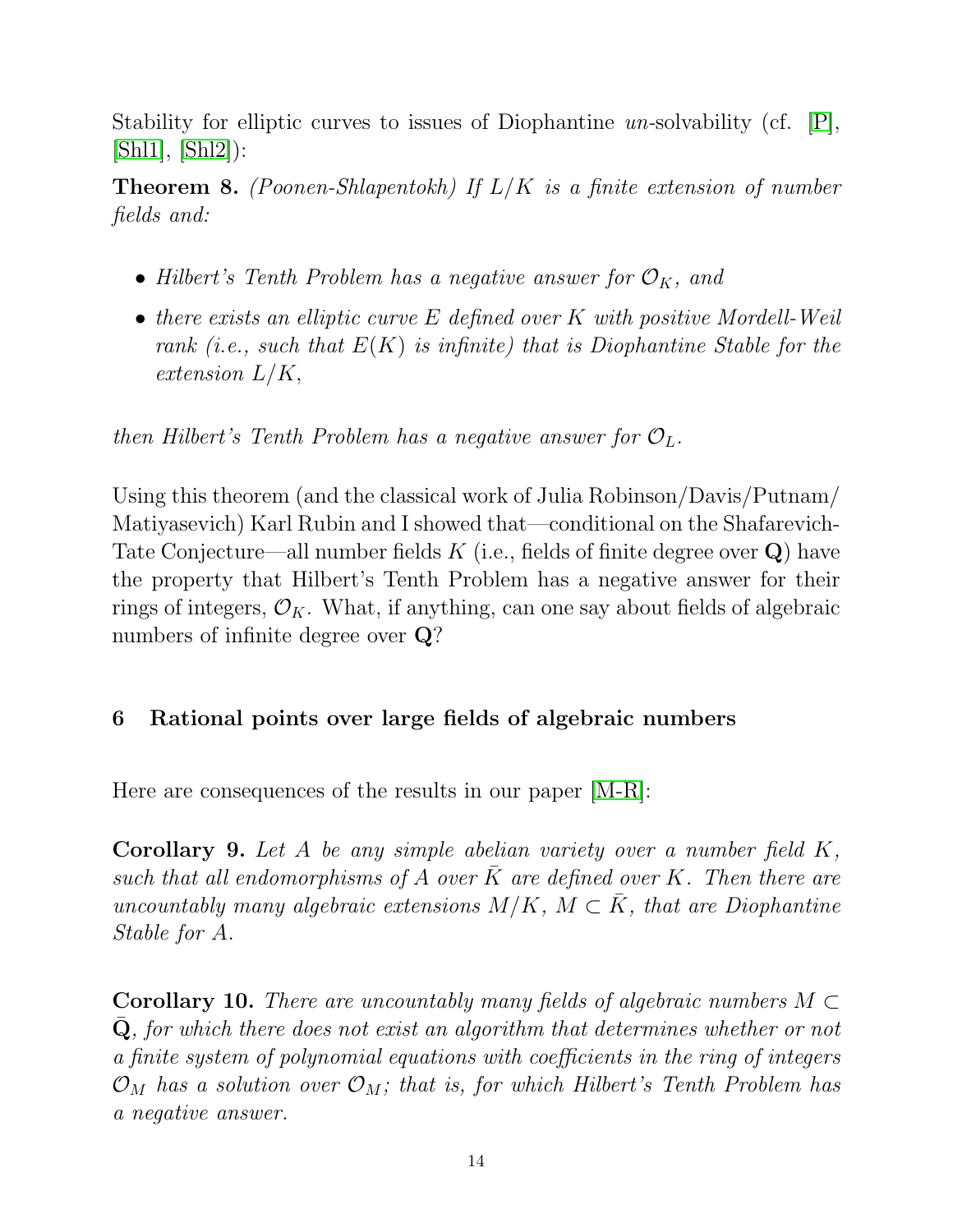It is interesting to consider possible relations between the following conditions formulated for a (possibly large) subfield of algebraic numbers  $M \subset \mathbf{Q}$ .

- 1. There exists an abelian variety A defined over M with  $A(M)$  finitely generated and of positive rank.
- 2. There exists a finite degree extension W/M and an abelian variety A defined over W with  $A(W)$  finitely generated and of positive rank.
- 3. There exists a variety V defined over a number field  $K \subset M$  such that  $V(K)$  is infinite and  $V(K) = V(M)$ .
- 4. There exists a finite degree extension  $W/M$  and a variety V defined over W such that for some a number field  $K \subset W$  over which V is defined and  $V(K)$  is infinite we have  $V(K) = V(W)$ .
- 5. There exists an infinite Diophantine subset of  $\mathcal{O}_M$  that is also a Diophantine subset of the ring of integers in some number field contained in  $M$ .
- 6. Hilbert's Tenth Problem (HTP) has a negative answer for M.

#### Remarks:

- If (HTP) has a negative answer for a field of algebraic numbers  $W$  then it also has a negative answer for any subfield  $M \subset W$  where  $[W : M]$  $+\infty$ . This follows from writing  $\mathcal{O}_W$  as  $\sum_{i=1}^{\nu} w_i \mathcal{O}_M$  so that any finite system of polynomial equations with coefficients in  $\mathcal{O}_W$  can be converted into a finite system of polynomial equations with coefficients in  $\mathcal{O}_M$ . Therefore any finite algorithm to determine whether the latter system has solutions converts to a finite algorithm to determine whether the former system does. For essentially similar reasons, items (2) and (3) in Question [9](#page-12-2) are equivalent, since if A an abelian variety over W as in  $(3)$ , then the Weil Trace  $B := Tr_{W/M}A$  is an abelian variety over M as in (2).
- Conditional on the Shafarevitch-Tate Conjecture, if (1) holds where A is an elliptic curve then (6) holds. It would be interesting to prove this implication in the more general case where  $A$  is an abelian variety of any dimension.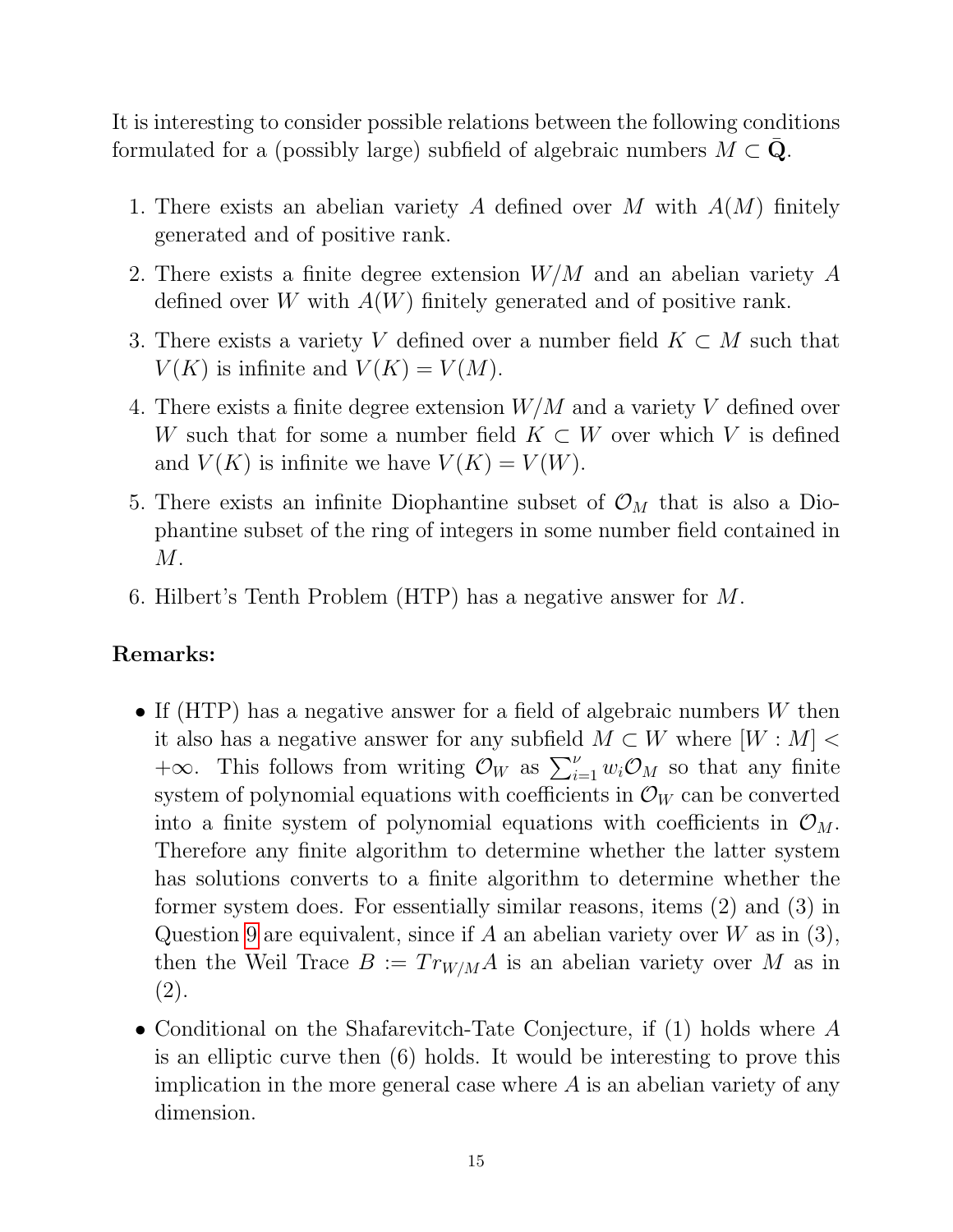#### References

- <span id="page-15-12"></span>[B-D] J. Balakrishnan, N. Dogra, Quadratic Chabauty and rational points I: p-adic heights: arXiv:1601.00388v2 [math.NT]
- <span id="page-15-11"></span>[B-B-C-C-E] J. Balakrishnan, F.Bianchi, V. Cantoral-Farfán, M. Ciperiani, A. Etropolski, Chabauty-Coleman experiments for genus 3 hyperelliptic  $curves$ ,  $arXiv:1805.03361v1$ [math.NT]
- <span id="page-15-5"></span>[B-D-M-T-V] J. Balakrishnan, N. Dogra, J. Müller, J. Tuitman, J. Vonk, Explicit Chabauty-Kim for the split Cartan modular curve of level 13, <arxiv.org/abs/1711.05846v1>
- <span id="page-15-0"></span>[B-G-W] M. Bhargava, B. H. Gross, X. Wang, Pencils of quadrics and the arithmetic of hyperelliptic curves, http://arxiv.org/abs/1310.7692
- <span id="page-15-4"></span>[B-P-R] Y. Bilu, P. Parent, M. Rebolledo, *Rational points on*  $X_0(p^r)^+$ , Ann. Inst. Fourier, 63 (2013) 957-984
- <span id="page-15-1"></span>[C-H-M] L. Caporaso, J. Harris, B. Mazur, Uniformity of rational points, J. Amer. Math. Soc., 10 (1997) 1-5
- <span id="page-15-2"></span>[E] N. Elkies Curves with many rational points, [http://www.math.harvard.](http://www.math.harvard.edu/~elkies/many_pts.pdf) [edu/~elkies/many\\_pts.pdf](http://www.math.harvard.edu/~elkies/many_pts.pdf)
- <span id="page-15-10"></span>[G] S.D. Galbraith Rational points on  $X_0^+(p)$ , Experimental Math. 8 (1999) 311-318
- <span id="page-15-6"></span>[G-L] J. González, J-C. Lario, Rational and Elliptic Parametrizations of Q-Curves, Journal of Number Theory 72 (1998) 13-31
- <span id="page-15-9"></span>[K-N] S. Kamienny, F. Najman, Torsion groups of elliptic curves over quadratic fields.
- <span id="page-15-7"></span>[K-M] M. A. Kenku, F. Momose, Torsion points on elliptic curves defined over quadratic fields, Nagoya Math. J. 109 (1988), 125-149
- <span id="page-15-3"></span>[M-R] B. Mazur, K. Rubin *Diophantine stability* (with an appendix by Michael Larsen), Amer. J. Math. 140 (2018) 571-616
- <span id="page-15-8"></span>[M1] F. Momose, p-torsion points on elliptic curves defined over quadratic fields, Nagoya Math.J., 96 (1984), 139-165